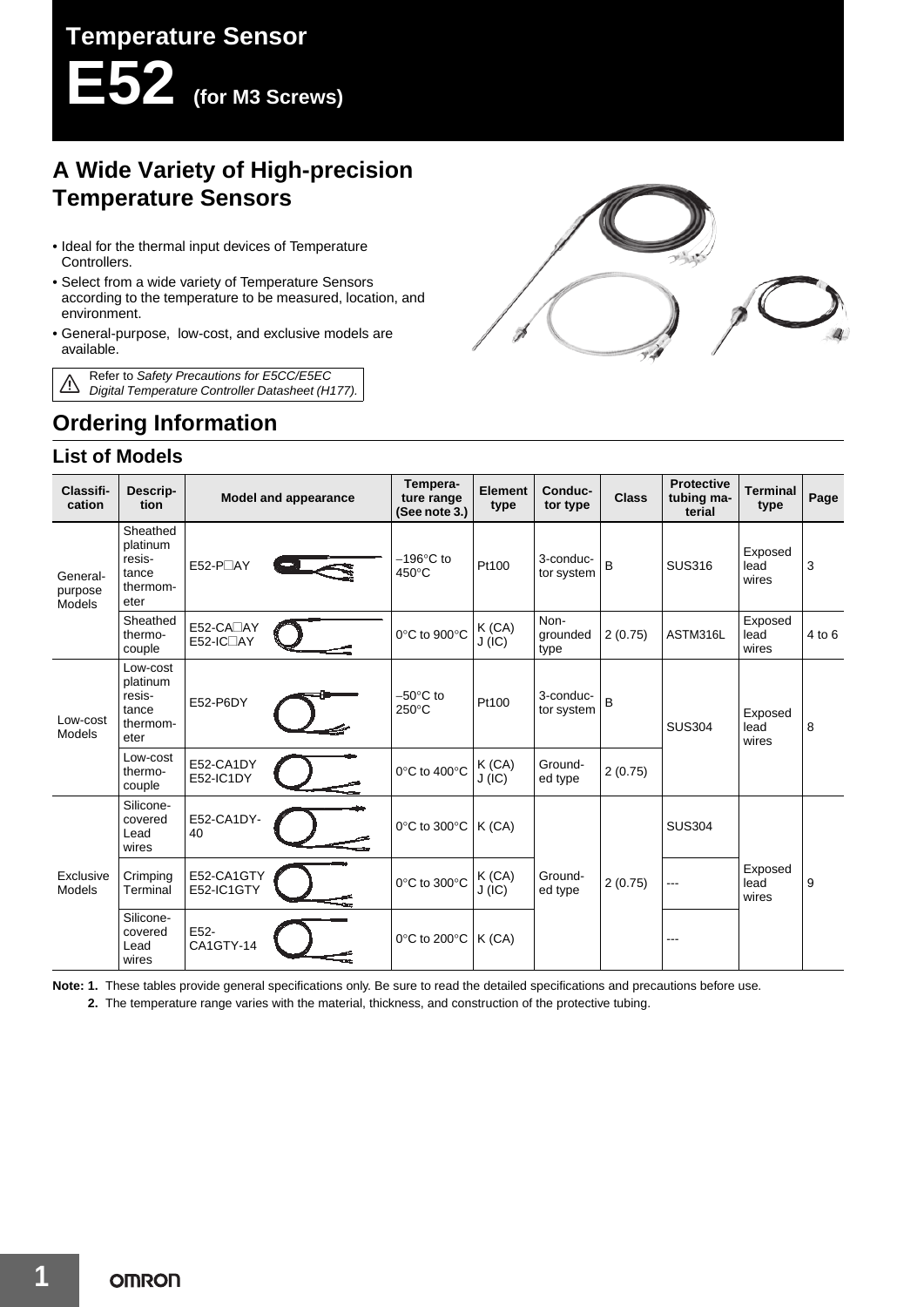# **General-purpose Models**

The type of resistance thermometer, protective tubing length, and lead length can be specified as shown below.

# **Model Number Legend**

# **Platinum Resistance Thermometers**

#### E52-**DOOY D=DOOM**

 $\frac{1}{1}$   $\frac{1}{2}$   $\frac{1}{3}$   $\frac{1}{4}$   $\frac{1}{5}$   $\frac{1}{6}$   $\frac{1}{7}$ 

**1. Element type** P: Pt100

#### **2. Protective tubing length (L)**

Specify the length in centimeters within the following range: Unit (cm)

| Diameter (D) | Length (L)  |
|--------------|-------------|
| 3.2          | 7 to 100    |
| 4.8          | 10 to 600   |
| 6.4          | 13 to 1,300 |

**3. Terminal**

#### A: Exposed lead wires

**4. Terminal processing**

Y: Forked crimped terminals for M3.5

#### **5. Diameter**

3.2: 3.2-mm dia. (Protective tubing construction: Sheathed) 4.8: 4.8-mm dia. (Protective tubing construction: Sheathed) 6.4: 6.4-mm dia. (Protective tubing construction: Sheathed)

**6. Heat resistance**

| Code | <b>Temperature range</b>                                  | Lead type                                    |  |  |
|------|-----------------------------------------------------------|----------------------------------------------|--|--|
|      | $-20^{\circ}$ C to 70 $^{\circ}$ C<br>Sleeve: 0°C to 70°C | Vinyl-covered                                |  |  |
| NFTU | $0^{\circ}$ C to 180 $^{\circ}$ C<br>Sleeve: 0°C to 100°C | Glass-wool-covered, ex-<br>ternally shielded |  |  |

**<sup>7.</sup> Lead length (M)**

Specify the length in meters within the following range. Range: 0.5 and 1 to 100 m

#### **• Examples**

Element: Pt100, protective tubing length: 420 mm, exposed leads, protective tubing dia.: 4.8 mm, heat resistive, lead length: 10 m E52-P42AY D=4.8 NETU 10M

# **Sheathed Platinum Resistance Thermometers**

Refer to Model Number Legend above for the Pt100.

#### **Specifications**

| <b>Element type</b>    | Pt100                                             |
|------------------------|---------------------------------------------------|
| <b>Class</b>           | JIS class B                                       |
| <b>Sheath material</b> | <b>SUS316</b>                                     |
| Sheath outer diameter  | 3.2 dia., 4.8 dia., 6.4 dia.                      |
| <b>Conductor type</b>  | 3-conductor system                                |
| Temperature range      | $-196^{\circ}$ C to 450 $^{\circ}$ C (in dry air) |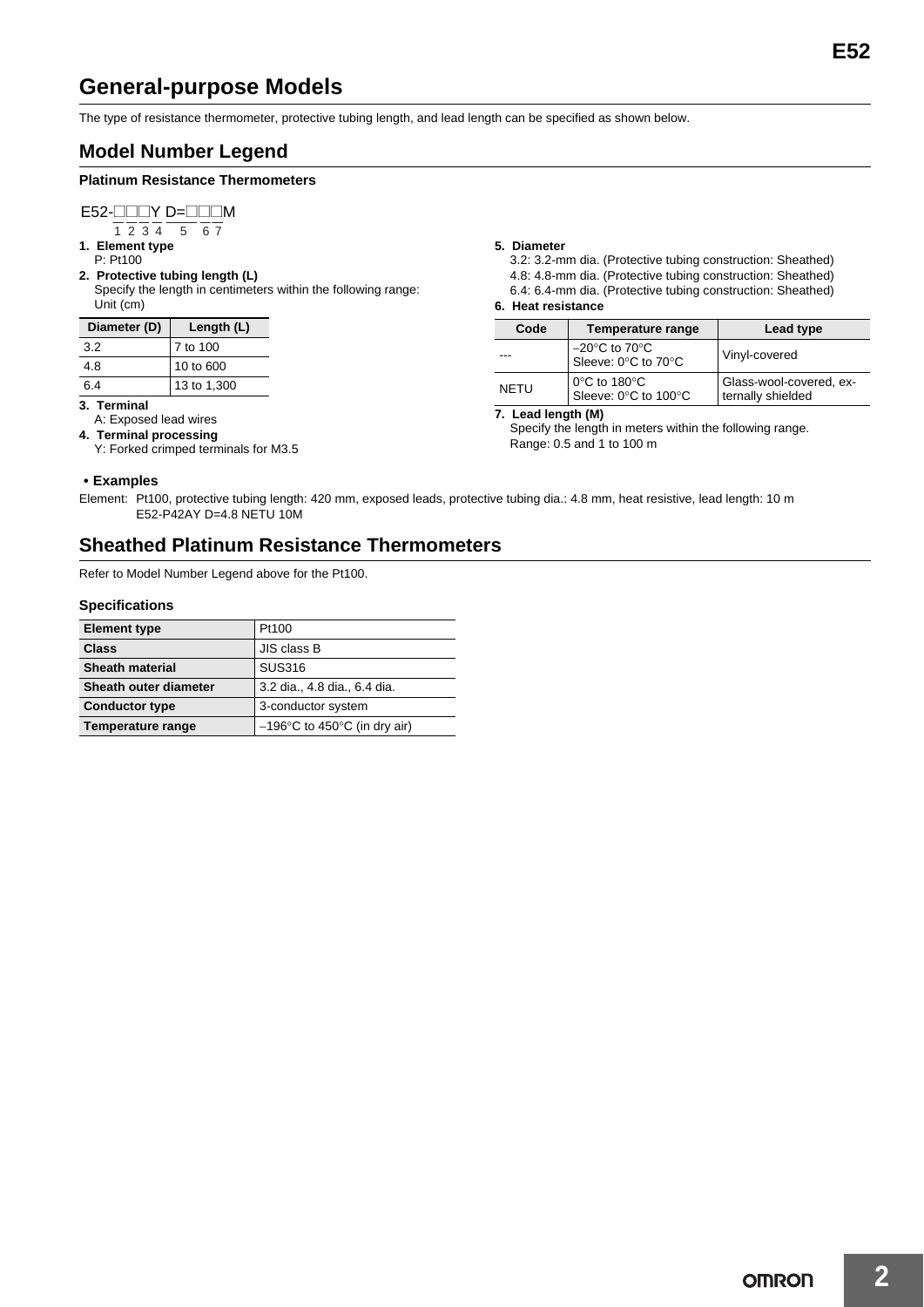# ● **Exposed-lead Models**

# **E52-P**@**AY**

# **• Dimensions**



- Standard (−20°C to 70°C): Fully vinyl-covered with twelve 0.18 dia conductors (0.3 mm thick) and 4.8 mm in outer dia. The sleeve resists a temperature range between 0°C and
- Heat Resistive (0°C to 180°C): Fully glass-wool-covered with thirty 0.12-dia. conductors (0.3 mm thick) externally shielded with stainless steel, 4 mm in outer dia. The sleeve resists a temperature range between 0°C and 100°C.
- Lead Wire Length (M): 1, 2, 4, or 8 m

# **Model Information**

Custom-made models are available on request. Refer to *Model Number Legend* on page 2 for details.

|                      | Protective tub- | <b>Protective tub-</b><br>ing length L<br>(cm) | Lead wire type | Lead wire length M (m)            |                                   |                                   |                                   |  |
|----------------------|-----------------|------------------------------------------------|----------------|-----------------------------------|-----------------------------------|-----------------------------------|-----------------------------------|--|
| <b>Terminal type</b> | ing diameter D  |                                                |                | $\mathbf{1}$                      | $\overline{2}$                    | 4                                 | 8                                 |  |
|                      | (mm)            |                                                |                | <b>Model</b>                      |                                   |                                   |                                   |  |
|                      |                 | 15                                             | Standard       | E52-P15AY D=3.2<br>1M             | E52-P15AY D=3.2<br>2M             | E52-P15AY D=3.2<br>4M             | E52-P15AY D=3.2<br>8M             |  |
|                      |                 |                                                | Heat resistive | E52-P15AY D=3.2<br>NETU 1M        | E52-P15AY D=3.2<br>NETU 2M        | E52-P15AY D=3.2<br><b>NETU 4M</b> | E52-P15AY D=3.2<br><b>NETU 8M</b> |  |
|                      | 3.2 dia.        | 20                                             | Standard       | E52-P20AY D=3.2<br>1M             | E52-P20AY D=3.2<br>2M             | E52-P20AY D=3.2<br>4M             | E52-P20AY D=3.2<br>8M             |  |
|                      |                 |                                                | Heat resistive | E52-P20AY D=3.2<br>NETU 1M        | E52-P20AY D=3.2<br><b>NETU 2M</b> | E52-P20AY D=3.2<br><b>NETU 4M</b> | E52-P20AY D=3.2<br>NETU 8M        |  |
|                      |                 |                                                | Standard       | E52-P35AY D=3.2<br>1M             | E52-P35AY D=3.2<br>2M             | E52-P35AY D=3.2<br>4M             | E52-P35AY D=3.2<br>8M             |  |
|                      |                 | 35                                             | Heat resistive | E52-P35AY D=3.2<br>NETU 1M        | E52-P35AY D=3.2<br>NETU 2M        | E52-P35AY D=3.2<br><b>NETU 4M</b> | E52-P35AY D=3.2<br><b>NETU 8M</b> |  |
|                      | 4.8 dia.        | 20                                             | Standard       | E52-P20AY D=4.8<br>1 M            | E52-P20AY D=4.8<br>2M             | E52-P20AY D=4.8<br>4M             | E52-P20AY D=4.8<br>8M             |  |
|                      |                 |                                                | Heat resistive | E52-P20AY D=4.8<br>NETU 1M        | E52-P20AY D=4.8<br>NETU 2M        | E52-P20AY D=4.8<br><b>NETU 4M</b> | E52-P20AY D=4.8<br>NETU 8M        |  |
| Exposed-lead         |                 | 35                                             | Standard       | E52-P35AY D=4.8<br>1M             | E52-P35AY D=4.8<br>2M             | E52-P35AY D=4.8<br>4M             | E52-P35AY D=4.8<br>8M             |  |
| Models               |                 |                                                | Heat resistive | E52-P35AY D=4.8<br>NETU 1M        | E52-P35AY D=4.8<br>NETU 2M        | E52-P35AY D=4.8<br><b>NETU 4M</b> | E52-P35AY D=4.8<br>NETU 8M        |  |
|                      |                 | 50                                             | Standard       | E52-P50AY D=4.8<br>1M             | E52-P50AY D=4.8<br>2M             | E52-P50AY D=4.8<br>4M             | E52-P50AY D=4.8<br>8M             |  |
|                      |                 |                                                | Heat resistive | E52-P50AY D=4.8<br>NETU 1M        | E52-P50AY D=4.8<br>NETU 2M        | E52-P50AY D=4.8<br>NETU 4M        | E52-P50AY D=4.8<br>NETU 8M        |  |
|                      |                 | 20                                             | Standard       | E52-P20AY D=6.4<br>1M             | E52-P20AY D=6.4<br>2M             | E52-P20AY D=6.4<br>4M             | E52-P20AY D=6.4<br>8M             |  |
|                      |                 |                                                | Heat resistive | E52-P20AY D=6.4<br>NETU 1M        | E52-P20AY D=6.4<br><b>NETU 2M</b> | E52-P20AY D=6.4<br><b>NETU 4M</b> | E52-P20AY D=6.4<br><b>NETU 8M</b> |  |
|                      |                 | 35                                             | Standard       | E52-P35AY D=6.4<br>1M             | E52-P35AY D=6.4<br>2M             | E52-P35AY D=6.4<br>4M             | E52-P35AY D=6.4<br>8M             |  |
|                      | 6.4 dia.        |                                                | Heat resistive | E52-P35AY D=6.4<br><b>NETU 1M</b> | E52-P35AY D=6.4<br>NETU 2M        | E52-P35AY D=6.4<br><b>NETU 4M</b> | E52-P35AY D=6.4<br><b>NETU 8M</b> |  |
|                      |                 | 50                                             | Standard       | E52-P50AY D=6.4<br>1M             | E52-P50AY D=6.4<br>2M             | E52-P50AY D=6.4<br>4M             | E52-P50AY D=6.4<br>8M             |  |
|                      |                 |                                                | Heat resistive | E52-P50AY D=6.4<br>NETU 1M        | E52-P50AY D=6.4<br>NETU 2M        | E52-P50AY D=6.4<br><b>NETU 4M</b> | E52-P50AY D=6.4<br><b>NETU 8M</b> |  |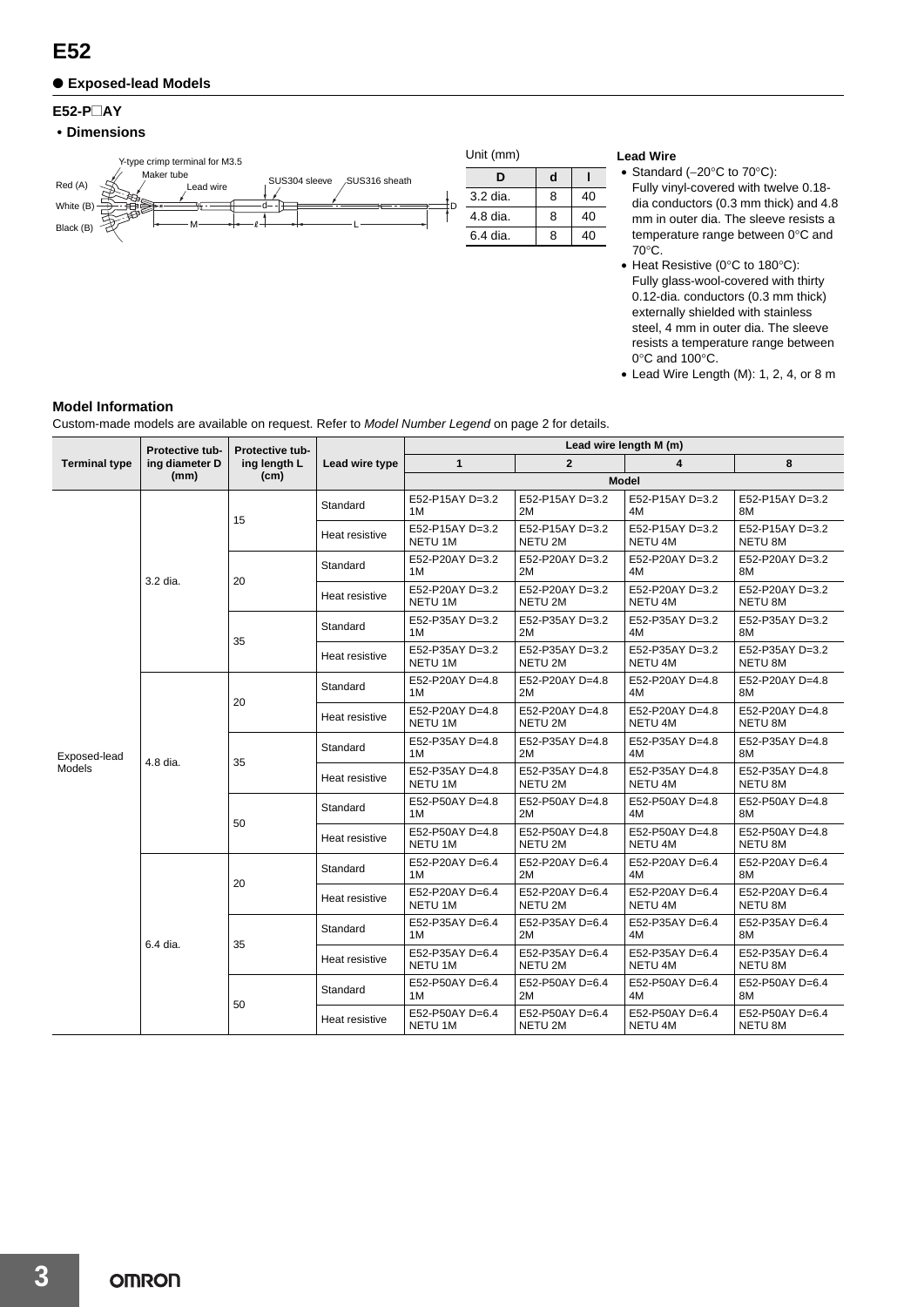# **Model Number Legend**

The type of resistance thermometer, protective tubing length, and lead length can be specified as shown below.

#### **Thermocouples**

- $\frac{1}{1}$   $\frac{1}{2}$   $\frac{1}{3}$   $\frac{1}{4}$   $\frac{1}{5}$   $\frac{1}{6}$   $\frac{1}{7}$
- **1. Element type** CA: K
- IC: J
- **2. Protective tubing length (L)**

Specify the length in centimeters in the following range: Unit (cm)

| Diameter (D) | Length (L)  |
|--------------|-------------|
|              | 2 to 200    |
| 1.6          | 3 to 500    |
| 3.2          | 5 to 2,000  |
| 4.8          | 8 to 2,300  |
| 6.4          | 10 to 1,200 |
| ጸ            | 12 to 1,000 |

#### **3. Terminal**

A: Exposed lead wires (element type: K, J)

**4. Terminal processing**

Y: Forked crimped terminals for M3.5

**5. Diameter**

| Code        | <b>Diameter</b><br>(D)                                    | <b>Protective tubing</b><br>construction |               | Protective tubing ma-<br>terial |  |  |  |  |
|-------------|-----------------------------------------------------------|------------------------------------------|---------------|---------------------------------|--|--|--|--|
| 1           | 1 mm                                                      | Sheathed                                 |               | ASTM316L                        |  |  |  |  |
| 1.6         | $1.6 \text{ mm}$                                          | Sheathed                                 |               | ASTM316L                        |  |  |  |  |
| 3.2         | $3.2 \text{ mm}$                                          | Sheathed                                 |               | ASTM316L                        |  |  |  |  |
| 4.8         | 4.8 mm                                                    | Sheathed                                 |               | ASTM316L                        |  |  |  |  |
| 6.4         | $6.4 \text{ mm}$                                          | Sheathed                                 |               | ASTM316L                        |  |  |  |  |
| 8           | 8 mm                                                      | Sheathed                                 |               | ASTM316L                        |  |  |  |  |
|             | 6. Heat resistance                                        |                                          |               |                                 |  |  |  |  |
| Code        | Temperature range                                         |                                          |               | Lead type                       |  |  |  |  |
|             | $-20^{\circ}$ C to 70 $^{\circ}$ C<br>Sleeve: 0°C to 70°C |                                          | Vinyl-covered |                                 |  |  |  |  |
| <b>NETU</b> | $0^{\circ}$ C to 150 $^{\circ}$ C<br>Sleeve: 0°C to 100°C |                                          | nal shield    | Glass-wool-covered with exter-  |  |  |  |  |
|             | 7. Lead length (M)                                        |                                          |               |                                 |  |  |  |  |

 $1$  dia.  $1.6$  dia. 3.2 dia.  $\overline{4.8}$  dia. 6.4 dia. 8 dia.

Specify the length in meters in the following range. Range: 0.5 and 1 to 100 m

#### **Examples**

Element: K, protective tubing length: 420 mm, exposed leads, protective tubing dia.: 4.8 mm, heat resistive, lead length: 10 m E52-CA42AY D=4.8 NETU 10M

# **Sheathed Thermocouples**

| <b>Element type</b>    | $K$ (CA), $J(IC)$  |  |  |
|------------------------|--------------------|--|--|
| <b>Class</b>           | JIS class 2 (0.75) |  |  |
| <b>Thermal contact</b> | Non-grounded type  |  |  |
| <b>Sheath material</b> | CA: ASTM316L       |  |  |
|                        | IC: ASTM316L       |  |  |

#### **Specifications Permissible Temperature in Dry Air**

|          | <b>Element wire</b> |                   |  |  |  |  |  |
|----------|---------------------|-------------------|--|--|--|--|--|
| D        | K(CA)<br>ASTM316L   | J(IC)<br>ASTM316L |  |  |  |  |  |
| 1 dia.   | $650^{\circ}$ C     | $450^{\circ}$ C   |  |  |  |  |  |
| 1.6 dia. | $650^{\circ}$ C     | 450°C             |  |  |  |  |  |
| 3.2 dia. | 750°C               | $650^{\circ}$ C   |  |  |  |  |  |
| 4.8 dia. | 800°C               | 750°C             |  |  |  |  |  |
| 6.4 dia. | 800°C               | 750°C             |  |  |  |  |  |
| 8.0 dia. | $900^{\circ}$ C     | 750°C             |  |  |  |  |  |

**Note:** For details on the permissible temperature, refer to page D-5 of Introduction of Temperature Controllers (Cat. No. H900).

#### ● **Exposed-lead Models**

#### **E52-CA**@**AY**

#### **• Dimensions**



**•** Standard (−20°C to 70°C): Fully vinyl-covered with seven 0.3-dia. conductors (0.5 mm

- thick) and external dimensions of  $2.4 \times 4.1$ .
- **•** Heat Resistive (0°C to 150°C): Fully glass-wool-covered with seven 0.3-dia. conductors
- (0.5 mm thick) with external shield of stainless steel and external dimensions of  $2.8 \times 4.6$
- The heat-resistive lead wires cannot be used in locations exposed to water or other liquids.
- **•** Lead Wire Length (M): 1, 2, 4, or 8 m

#### Unit (mm) **Permissible Temperature in Dry Air**

| D    | d  | l  | D        | <b>Element wire</b> |
|------|----|----|----------|---------------------|
| ì.   | 8  | 55 |          | K(CA)               |
| lia. | 8  | 55 |          | ASTM316L            |
| lia. | 8  | 55 | 1 dia.   | $650^{\circ}$ C     |
| lia. | 8  | 55 | 1.6 dia. | $650^{\circ}$ C     |
| lia. | 11 | 55 | 3.2 dia. | 750°C               |
|      |    |    | 4.8 dia. | 800°C               |
| ι.   | 11 | 55 |          |                     |
|      |    |    | 6.4 dia. | $800^{\circ}$ C     |
|      |    |    | 8.0 dia. | $900^{\circ}$ C     |

**<sup>2.</sup>** The sleeve resists temperatures ranging between −20°C and 70°C for standard models and 0°C and 100°C for heat-resistive models.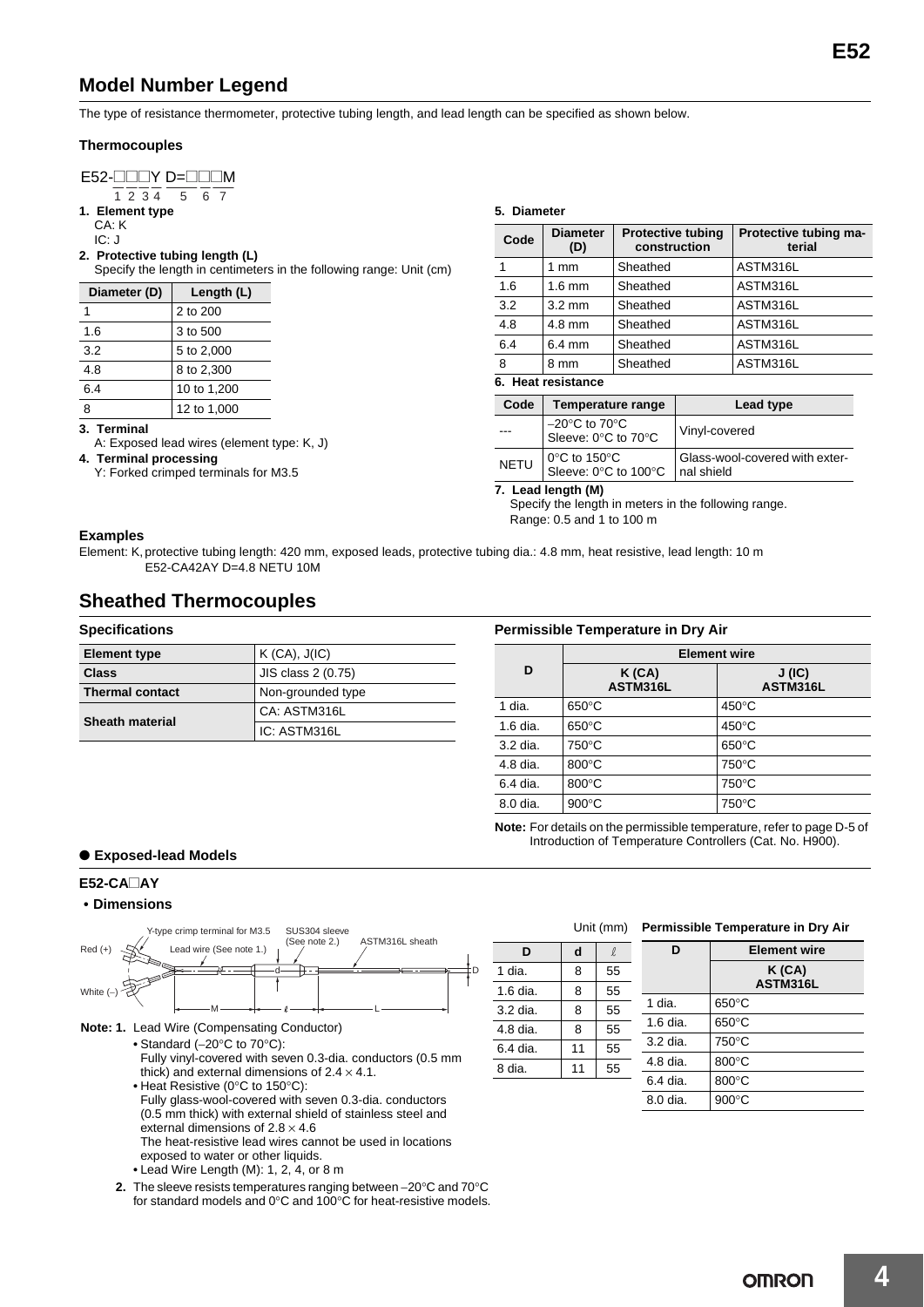# **K (CA) Model Information (E52-CA**@**AY)**

# **• Model Information**

Custom-made models are available on request. Refer to *Model Number Legend* on page 4 for details.

|                      | Protective tub-<br>ing diameter D<br>(mm) | <b>Protective tub-</b><br>ing length L<br>(cm) | Lead wire type | Lead wire length M (m)              |                                                       |                                     |                                     |  |
|----------------------|-------------------------------------------|------------------------------------------------|----------------|-------------------------------------|-------------------------------------------------------|-------------------------------------|-------------------------------------|--|
| <b>Terminal type</b> |                                           |                                                |                | 1                                   | $\mathbf{2}$<br><b>Model</b>                          | 4                                   | 8                                   |  |
|                      |                                           |                                                | Standard       |                                     | E52-CA15AY D=1 1M E52-CA15AY D=1 2M                   | E52-CA15AY D=1 4M                   | E52-CA15AY D=1 8M                   |  |
|                      |                                           | 15                                             | Heat resistive | E52-CA15AY D=1<br>NETU 1M           | E52-CA15AY D=1<br>NETU 2M                             | E52-CA15AY D=1<br>NETU 4M           | E52-CA15AY D=1<br>NETU 8M           |  |
|                      |                                           |                                                | Standard       | E52-CA20AY D=1 1M E52-CA20AY D=1 2M |                                                       | E52-CA20AY D=1 4M                   | E52-CA20AY D=18M                    |  |
|                      | 1 dia.                                    | 20                                             | Heat resistive | E52-CA20AY D=1<br>NETU 1M           | E52-CA20AY D=1<br>NETU 2M                             | E52-CA20AY D=1<br>NETU 4M           | E52-CA20AY D=1<br>NETU 8M           |  |
|                      |                                           |                                                | Standard       | E52-CA35AY D=1 1M                   | E52-CA35AY D=1 2M                                     | E52-CA35AY D=1 4M                   | E52-CA35AY D=1 8M                   |  |
|                      |                                           | 35                                             | Heat resistive | E52-CA35AY D=1<br><b>NETU 1M</b>    | E52-CA35AY D=1<br><b>NETU 2M</b>                      | E52-CA35AY D=1<br>NETU 4M           | E52-CA35AY D=1<br><b>NETU 8M</b>    |  |
|                      |                                           | 15                                             | Standard       | E52-CA15AY D=1.6<br>1M              | E52-CA15AY D=1.6<br>2M                                | E52-CA15AY D=1.6<br>4M              | E52-CA15AY D=1.6<br>8M              |  |
|                      |                                           |                                                | Heat resistive | E52-CA15AY D=1.6<br><b>NETU 1M</b>  | E52-CA15AY D=1.6<br><b>NETU 2M</b>                    | E52-CA15AY D=1.6<br>NETU 4M         | E52-CA15AY D=1.6<br>NETU 8M         |  |
|                      | 1.6 dia.                                  | 20                                             | Standard       | E52-CA20AY D=1.6<br>1M              | E52-CA20AY D=1.6<br>2M                                | E52-CA20AY D=1.6<br>4M              | E52-CA20AY D=1.6<br>8M              |  |
|                      |                                           |                                                | Heat resistive | E52-CA20AY D=1.6<br><b>NETU 1M</b>  | E52-CA20AY D=1.6<br><b>NETU 2M</b>                    | E52-CA20AY D=1.6<br><b>NETU 4M</b>  | E52-CA20AY D=1.6<br>NETU 8M         |  |
|                      |                                           | 35                                             | Standard       | E52-CA35AY D=1.6<br>1M              | E52-CA35AY D=1.6<br>2M                                | E52-CA35AY D=1.6<br>4M              | E52-CA35AY D=1.6<br>8M              |  |
|                      |                                           |                                                | Heat resistive | E52-CA35AY D=1.6<br><b>NETU 1M</b>  | E52-CA35AY D=1.6<br><b>NETU 2M</b>                    | E52-CA35AY D=1.6<br><b>NETU 4M</b>  | E52-CA35AY D=1.6<br>NETU 8M         |  |
|                      |                                           | 15                                             | Standard       | E52-CA15AY D=3.2<br>1M              | E52-CA15AY D=3.2<br>2M                                | E52-CA15AY D=3.2<br>4M              | E52-CA15AY D=3.2<br>8M              |  |
|                      |                                           |                                                | Heat resistive | E52-CA15AY D=3.2<br><b>NETU 1M</b>  | E52-CA15AY D=3.2<br><b>NETU 2M</b>                    | E52-CA15AY D=3.2<br><b>NETU 4M</b>  | E52-CA15AY D=3.2<br>NETU 8M         |  |
|                      |                                           | 20                                             | Standard       | E52-CA20AY D=3.2<br>1M              | E52-CA20AY D=3.2<br>2M                                | E52-CA20AY D=3.2<br>4M              | E52-CA20AY D=3.2<br>8M              |  |
|                      | 3.2 dia.                                  |                                                | Heat resistive | E52-CA20AY D=3.2<br><b>NETU 1M</b>  | E52-CA20AY D=3.2<br><b>NETU 2M</b>                    | E52-CA20AY D=3.2<br><b>NETU 4M</b>  | E52-CA20AY D=3.2<br>NETU 8M         |  |
|                      |                                           | 35                                             | Standard       | E52-CA35AY D=3.2<br>1M              | E52-CA35AY D=3.2<br>2M                                | E52-CA35AY D=3.2<br>4M              | E52-CA35AY D=3.2<br>8M              |  |
|                      |                                           |                                                | Heat resistive | E52-CA35AY D=3.2<br>NETU 1M         | E52-CA35AY D=3.2<br><b>NETU 2M</b>                    | E52-CA35AY D=3.2<br><b>NETU 4M</b>  | E52-CA35AY D=3.2<br>NETU 8M         |  |
| Exposed-lead         |                                           | 50                                             | Standard       | E52-CA50AY D=3.2<br>1M              | E52-CA50AY D=3.2<br>2M                                | E52-CA50AY D=3.2<br>4M              | E52-CA50AY D=3.2<br>8M              |  |
| Models               |                                           |                                                | Heat resistive | E52-CA50AY D=3.2<br>NETU 1M         | E52-CA50AY D=3.2<br><b>NETU 2M</b>                    | E52-CA50AY D=3.2<br><b>NETU 4M</b>  | E52-CA50AY D=3.2<br>NETU 8M         |  |
|                      | 4.8 dia.                                  | 20                                             | Standard       | E52-CA20AY D=4.8<br>1M              | E52-CA20AY D=4.8<br>2M                                | E52-CA20AY D=4.8<br>4M              | E52-CA20AY D=4.8<br>8M              |  |
|                      |                                           |                                                | Heat resistive | E52-CA20AY D=4.8<br><b>NETU 1M</b>  | E52-CA20AY D=4.8<br><b>NETU 2M</b>                    | E52-CA20AY D=4.8<br>NETU 4M         | E52-CA20AY D=4.8<br>NETU 8M         |  |
|                      |                                           | 35                                             | Standard       | E52-CA35AY D=4.8<br>1M              | E52-CA35AY D=4.8<br>2M                                | E52-CA35AY D=4.8<br>4M              | E52-CA35AY D=4.8<br>8М              |  |
|                      |                                           |                                                | Heat resistive | E52-CA35AY D=4.8<br>NETU 1M         | E52-CA35AY D=4.8<br>NETU 2M                           | E52-CA35AY D=4.8<br><b>NETU 4M</b>  | E52-CA35AY D=4.8<br>NETU 8M         |  |
|                      |                                           | 50                                             | Standard       | E52-CA50AY D=4.8<br>1M              | E52-CA50AY D=4.8<br>2M                                | E52-CA50AY D=4.8<br>4M              | E52-CA50AY D=4.8<br>8M              |  |
|                      |                                           |                                                | Heat resistive | E52-CA50AY D=4.8<br>NETU 1M         | E52-CA50AY D=4.8<br>NETU 2M                           | E52-CA50AY D=4.8<br>NETU 4M         | E52-CA50AY D=4.8<br>NETU 8M         |  |
|                      |                                           | 20                                             | Standard       | E52-CA20AY D=6.4<br>1M              | E52-CA20AY D=6.4<br>2M                                | E52-CA20AY D=6.4<br>4M              | E52-CA20AY D=6.4<br>8M              |  |
|                      |                                           |                                                | Heat resistive | E52-CA20AY D=6.4<br>NETU 1M         | E52-CA20AY D=6.4<br>NETU 2M                           | E52-CA20AY D=6.4<br>NETU 4M         | E52-CA20AY D=6.4<br>NETU 8M         |  |
|                      | 6.4 dia.                                  | 35                                             | Standard       | E52-CA35AY D=6.4<br>1M              | E52-CA35AY D=6.4<br>2M                                | E52-CA35AY D=6.4<br>4M              | E52-CA35AY D=6.4<br>8M              |  |
|                      |                                           |                                                | Heat resistive | E52-CA35AY D=6.4<br>NETU 1M         | E52-CA35AY D=6.4<br><b>NETU 2M</b>                    | E52-CA35AY D=6.4<br>NETU 4M         | E52-CA35AY D=6.4<br><b>NETU 8M</b>  |  |
|                      |                                           | 50                                             | Standard       | E52-CA50AY D=6.4<br>1M              | E52-CA50AY D=6.4<br>2M                                | E52-CA50AY D=6.4<br>4M              | E52-CA50AY D=6.4<br>8M              |  |
|                      |                                           |                                                | Heat resistive | E52-CA50AY D=6.4<br><b>NETU 1M</b>  | E52-CA50AY D=6.4<br>NETU 2M                           | E52-CA50AY D=6.4<br>NETU 4M         | E52-CA50AY D=6.4<br>NETU 8M         |  |
|                      |                                           | 20                                             | Standard       | E52-CA20AY D=8 1M                   | E52-CA20AY D=8 2M                                     | E52-CA20AY D=8 4M                   | E52-CA20AY D=8 8M                   |  |
|                      |                                           |                                                | Heat resistive | E52-CA20AY D=8<br>NETU 1M           | E52-CA20AY D=8<br>NETU 2M                             | E52-CA20AY D=8<br>NETU 4M           | E52-CA20AY D=8<br>NETU 8M           |  |
|                      | 8 dia.                                    | 35                                             | Standard       |                                     | E52-CA35AY D=8 1M E52-CA35AY D=8 2M E52-CA35AY D=8 4M |                                     | E52-CA35AY D=8 8M                   |  |
|                      |                                           |                                                | Heat resistive | E52-CA35AY D=8<br>NETU 1M           | E52-CA35AY D=8<br>NETU 2M                             | E52-CA35AY D=8<br>NETU 4M           | E52-CA35AY D=8<br>NETU 8M           |  |
|                      |                                           | 50                                             | Standard       | E52-CA50AY D=8 1M<br>E52-CA50AY D=8 | E52-CA50AY D=8 2M<br>E52-CA50AY D=8                   | E52-CA50AY D=8 4M<br>E52-CA50AY D=8 | E52-CA50AY D=8 8M<br>E52-CA50AY D=8 |  |
|                      |                                           |                                                | Heat resistive | NETU 1M                             | NETU 2M                                               | NETU 4M                             | NETU 8M                             |  |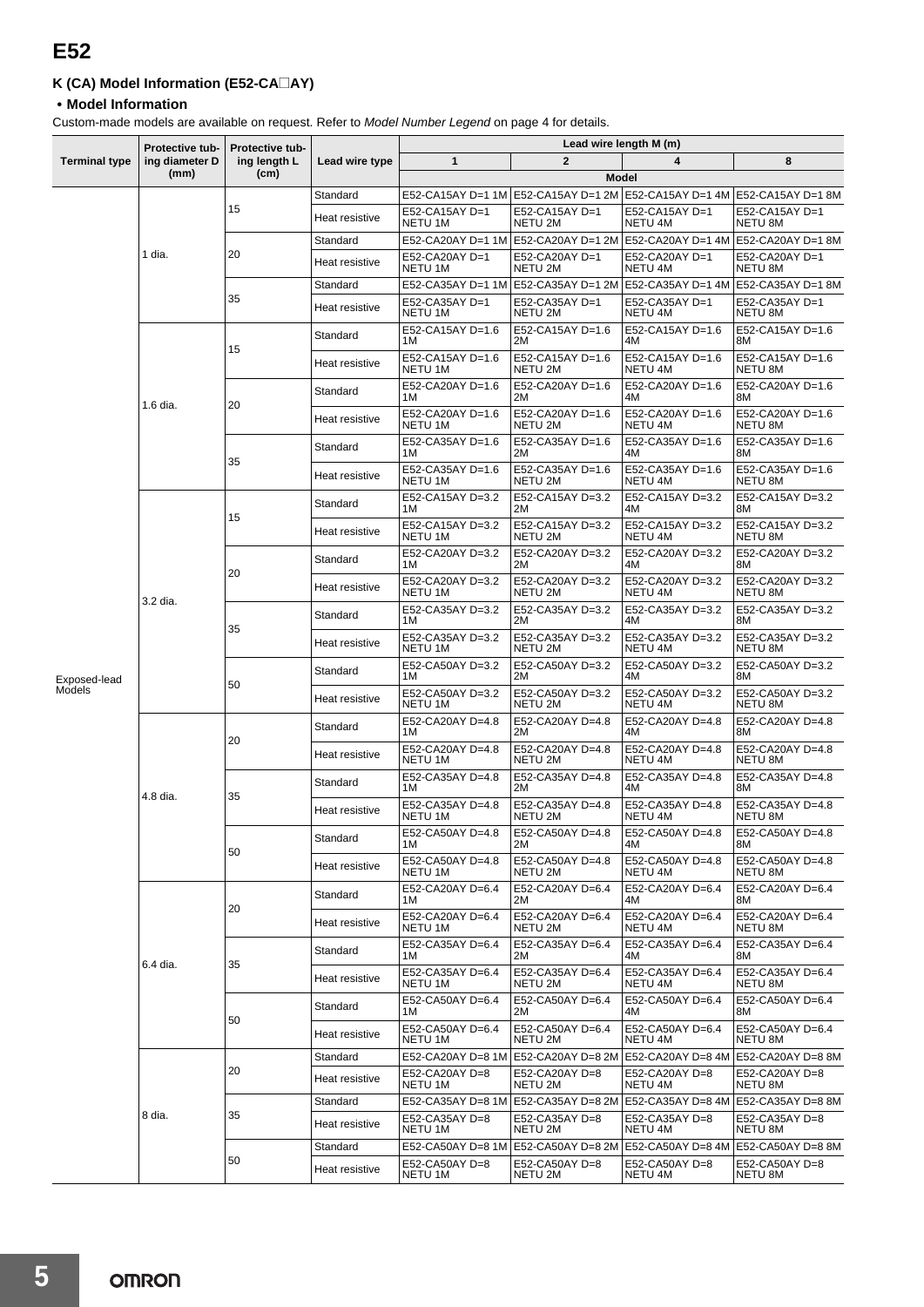# ● **Exposed-lead Models**

### **E52-IC**@**AY**

#### **• Dimensions**



**Note: 1.** Lead Wire (Compensating Conductor) • Standard (−20°C to 70°C): Fully vinyl-covered with seven 0.3-dia. conductors (0.5 mm

thick) and external dimensions of  $2.4 \times 4.1$ .

• Heat Resistive (0°C to 150°C):

Fully glass-wool-covered with seven 0.3-dia. conductors (0.5 mm thick) with external shield of stainless steel and external dimensions of  $2.8 \times 4.6$ 

The heat-resistive lead wires cannot be used in locations exposed to water or other liquids.

• Lead Wire Length (M): 1, 2, 4, or 8 m

**2.** The sleeve resists temperatures ranging between −20°C and 70°C for standard models and 0°C and 100°C for heat-resistive models.

### **J (IC) Model Information (E52-IC** $\Box$ **AY)**

#### **• Model Information**

Custom-made models are available on request. Refer to *Model Number Legend* on page 4 for details

|                        | <b>Protective</b><br>tubing diame- | <b>Protective</b><br>tubing length L | Lead wire type | Lead wire length M (m)      |                             |                             |  |
|------------------------|------------------------------------|--------------------------------------|----------------|-----------------------------|-----------------------------|-----------------------------|--|
| <b>Terminal type</b>   |                                    |                                      |                | $\mathbf{1}$                | $\overline{2}$              | $\overline{\mathbf{4}}$     |  |
| ter D (mm)             |                                    | (cm)                                 |                |                             | <b>Model</b>                |                             |  |
|                        |                                    | 15                                   | Standard       | E52-IC15AY D=1 1M           | E52-IC15AY D=1 2M           | E52-IC15AY D=1 4M           |  |
|                        |                                    |                                      | Heat resistive | E52-IC15AY D=1 NETU 1M      | E52-IC15AY D=1 NETU 2M      | E52-IC15AY D=1 NETU 4M      |  |
|                        | 1 dia.                             | 20                                   | Standard       | E52-IC20AY D=1 1M           | E52-IC20AY D=1 2M           | E52-IC20AY D=1 4M           |  |
|                        |                                    |                                      | Heat resistive | E52-IC20AY D=1 NETU 1M      | E52-IC20AY D=1 NETU 2M      | E52-IC20AY D=1 NETU 4M      |  |
|                        |                                    | 35                                   | Standard       | E52-IC35AY D=1 1M           | E52-IC35AY D=1 2M           | E52-IC35AY D=1 4M           |  |
|                        |                                    |                                      | Heat resistive | E52-IC35AY D=1 NETU 1M      | E52-IC35AY D=1 NETU 2M      | E52-IC35AY D=1 NETU 4M      |  |
|                        |                                    |                                      | Standard       | E52-IC15AY D=1.6 1M         | E52-IC15AY D=1.6 2M         | E52-IC15AY D=1.6 4M         |  |
| Exposed-lead<br>Models | 1.6 dia.                           | 15                                   | Heat resistive | E52-IC15AY D=1.6 NETU<br>1M | E52-IC15AY D=1.6 NETU<br>2M | E52-IC15AY D=1.6 NETU<br>4M |  |
|                        |                                    | 20                                   | Standard       | E52-IC20AY D=1.6 1M         | E52-IC20AY D=1.6 2M         | E52-IC20AY D=1.6 4M         |  |
|                        |                                    |                                      | Heat resistive | E52-IC20AY D=1.6 NETU<br>1M | E52-IC20AY D=1.6 NETU<br>2M | E52-IC20AY D=1.6 NETU<br>4M |  |
|                        |                                    | 35                                   | Standard       | E52-IC35AY D=1.6 1M         | E52-IC35AY D=1.6 2M         | E52-IC35AY D=1.6 4M         |  |
|                        |                                    |                                      | Heat resistive | E52-IC35AY D=1.6 NETU<br>1M | E52-IC35AY D=1.6 NETU<br>2M | E52-IC35AY D=1.6 NETU<br>4M |  |
|                        | 3.2 dia.                           | 15                                   | Standard       | E52-IC15AY D=3.2 1M         | E52-IC15AY D=3.2 2M         | E52-IC15AY D=3.2 4M         |  |
|                        |                                    |                                      | Heat resistive | E52-IC15AY D=3.2 NETU<br>1M | E52-IC15AY D=3.2 NETU<br>2M | E52-IC15AY D=3.2 NETU<br>4M |  |
|                        |                                    | 20                                   | Standard       | E52-IC20AY D=3.2 1M         | E52-IC20AY D=3.2 2M         | E52-IC20AY D=3.2 4M         |  |
|                        |                                    |                                      | Heat resistive | E52-IC20AY D=3.2 NETU<br>1M | E52-IC20AY D=3.2 NETU<br>2M | E52-IC20AY D=3.2 NETU<br>4M |  |
|                        |                                    | 35                                   | Standard       | E52-IC35AY D=3.2 1M         | E52-IC35AY D=3.2 2M         | E52-IC35AY D=3.2 4M         |  |
|                        |                                    |                                      | Heat resistive | E52-IC35AY D=3.2 NETU<br>1M | E52-IC35AY D=3.2 NETU<br>2M | E52-IC35AY D=3.2 NETU<br>4M |  |
|                        |                                    |                                      | Standard       | E52-IC50AY D=3.2 1M         | E52-IC50AY D=3.2 2M         | E52-IC50AY D=3.2 4M         |  |
|                        |                                    | 50                                   | Heat resistive | E52-IC50AY D=3.2 NETU<br>1M | E52-IC50AY D=3.2 NETU<br>2M | E52-IC50AY D=3.2 NETU<br>4M |  |

D

#### Unit (mm) **Permissible Temperature in Dry Air**

| D        | d  |    |          | <b>Element wire</b> |
|----------|----|----|----------|---------------------|
| 1 dia.   | 8  | 55 | D        | J(IC)               |
| 1.6 dia. | 8  | 55 |          | ASTM316L            |
| 3.2 dia. | 8  | 55 | 1 dia.   | 450°C               |
| 4.8 dia. | 8  | 55 | 1.6 dia. | 450°C               |
| 6.4 dia. | 11 | 55 | 3.2 dia. | 650°C               |
| 8 dia.   | 11 | 55 | 4.8 dia. | 750°C               |
|          |    |    | 6.4 dia. | 750°C               |
|          |    |    | 8.0 dia. | 750°C               |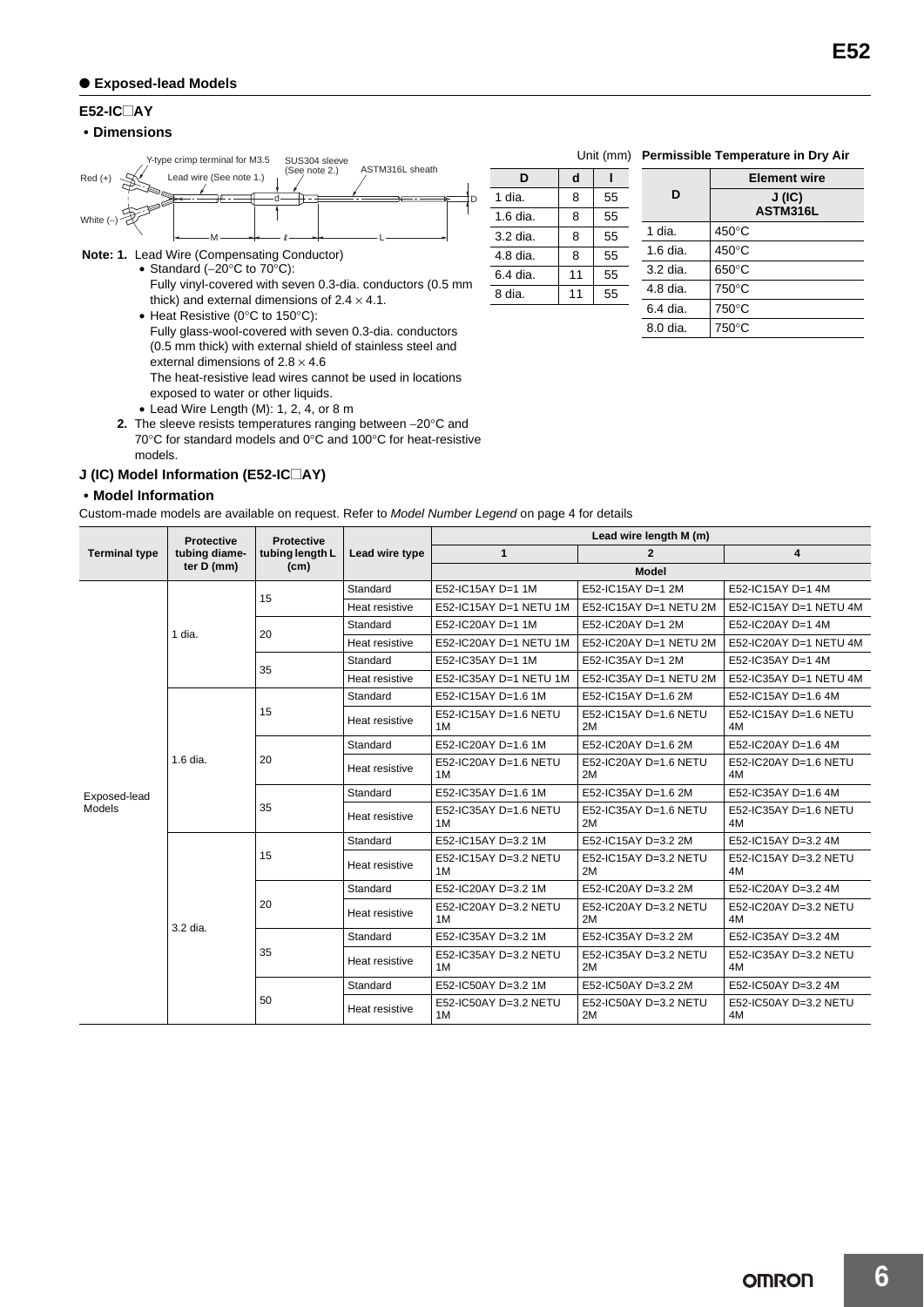|                      | <b>Protective</b> | <b>Protective</b><br>tubing length L | Lead wire type | Lead wire length M (m)      |                             |                             |
|----------------------|-------------------|--------------------------------------|----------------|-----------------------------|-----------------------------|-----------------------------|
| <b>Terminal type</b> | tubing diame-     |                                      |                | $\mathbf{1}$                | $\overline{2}$              | $\overline{\mathbf{4}}$     |
|                      | ter D (mm)        | (c <sub>m</sub> )                    |                |                             | <b>Model</b>                |                             |
|                      |                   |                                      | Standard       | E52-IC20AY D=4.8 1M         | E52-IC20AY D=4.8 2M         | E52-IC20AY D=4.8 4M         |
|                      |                   | 20                                   | Heat resistive | E52-IC20AY D=4.8 NETU<br>1M | E52-IC20AY D=4.8 NETU<br>2M | E52-IC20AY D=4.8 NETU<br>4M |
|                      |                   |                                      | Standard       | E52-IC35AY D=4.8 1M         | E52-IC35AY D=4.8 2M         | E52-IC35AY D=4.8 4M         |
|                      | 4.8 dia.          | 35                                   | Heat resistive | E52-IC35AY D=4.8 NETU<br>1M | E52-IC35AY D=4.8 NETU<br>2M | E52-IC35AY D=4.8 NETU<br>4M |
|                      |                   |                                      | Standard       | E52-IC50AY D=4.8 1M         | E52-IC50AY D=4.8 2M         | E52-IC50AY D=4.8 4M         |
|                      |                   | 50                                   | Heat resistive | E52-IC50AY D=4.8 NETU<br>1M | E52-IC50AY D=4.8 NETU<br>2M | E52-IC50AY D=4.8 NETU<br>4M |
|                      | 6.4 dia.          | 20                                   | Standard       | E52-IC20AY D=6.4 1M         | E52-IC20AY D=6.4 2M         | E52-IC20AY D=6.4 4M         |
| Exposed-lead         |                   |                                      | Heat resistive | E52-IC20AY D=6.4 NETU<br>1M | E52-IC20AY D=6.4 NETU<br>2M | E52-IC20AY D=6.4 NETU<br>4M |
| Models               |                   | 35                                   | Standard       | E52-IC35AY D=6.4 1M         | E52-IC35AY D=6.4 2M         | E52-IC35AY D=6.4 4M         |
|                      |                   |                                      | Heat resistive | E52-IC35AY D=6.4 NETU<br>1M | E52-IC35AY D=6.4 NETU<br>2M | E52-IC35AY D=6.4 NETU<br>4M |
|                      |                   | 50                                   | Standard       | E52-IC50AY D=6.4 1M         | E52-IC50AY D=6.4 2M         | E52-IC50AY D=6.4 4M         |
|                      |                   |                                      | Heat resistive | E52-IC50AY D=6.4 NETU<br>1M | E52-IC50AY D=6.4 NETU<br>2M | E52-IC50AY D=6.4 NETU<br>4M |
|                      |                   | 20                                   | Standard       | E52-IC20AY D=8 1M           | E52-IC20AY D=8 2M           | E52-IC20AY D=8 4M           |
|                      |                   |                                      | Heat resistive | E52-IC20AY D=8 NETU $1M$    | E52-IC20AY D=8 NETU 2M      | E52-IC20AY D=8 NETU 4M      |
|                      | 8 dia.            | 35                                   | Standard       | E52-IC35AY D=8 1M           | E52-IC35AY D=8 2M           | E52-IC35AY D=8 4M           |
|                      |                   |                                      | Heat resistive | E52-IC35AY D=8 NETU $1M$    | E52-IC35AY D=8 NETU 2M      | E52-IC35AY D=8 NETU 4M      |
|                      |                   |                                      | Standard       | E52-IC50AY D=8 1M           | E52-IC50AY D=8 2M           | E52-IC50AY D=8 4M           |
|                      |                   | 50                                   | Heat resistive | E52-IC50AY D=8 NETU $1M$    | E52-IC50AY D=8 NETU 2M      | E52-IC50AY D=8 NETU 4M      |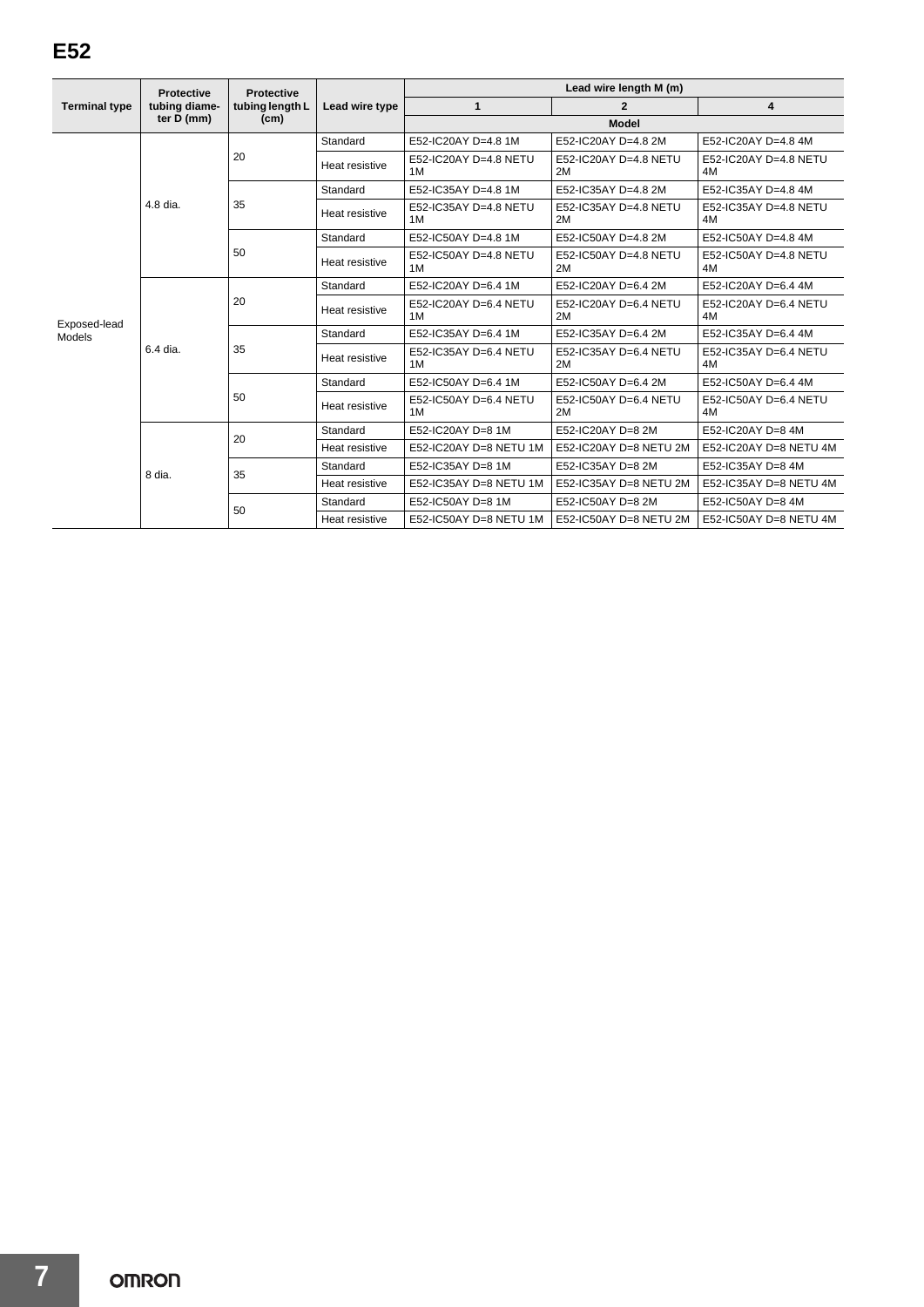# **Low-cost Models**

# **Low-cost Platinum Resistance Thermometers**

# ● **Exposed-lead Models with Screws**

#### **Specifications E52-P6DY**

| <b>Element type</b>               | Pt100                               |
|-----------------------------------|-------------------------------------|
| <b>Conductor type</b>             | 3-conductor system                  |
| Class                             | Class B                             |
| <b>Protective tubing material</b> | <b>SUS304</b>                       |
| <b>Sensor length</b>              | 30 mm                               |
| Max. detectable temperature       | $250^{\circ}$ C                     |
| Temperature range                 | $-50^{\circ}$ C to 250 $^{\circ}$ C |
| <b>Lead wire</b>                  | $-50^{\circ}$ C to 150 $^{\circ}$ C |

#### **• Dimensions**



**Note:** The protective tubing is of pipe construction, which must not be bent.

| E52-P6DY 1M |  |
|-------------|--|
|             |  |
| E52-P6DY 2M |  |
| E52-P6DY 4M |  |

# **Low-cost Thermocouples**

# ● **Exposed-lead Models with Screw**

#### **Specifications**

| <b>Element type</b>        | $K$ (CA), $J$ (IC)                                                |
|----------------------------|-------------------------------------------------------------------|
| Element dia.               | 0.65 mm (single wire)                                             |
| Class                      | Class 2 (0.75)                                                    |
| Protective tubing material | <b>SUS304</b>                                                     |
| <b>Thermal contact</b>     | Grounded type                                                     |
| Temperature range          | 0°C to 400°C: K (CA)<br>$0^{\circ}$ C to 350 $^{\circ}$ C: J (IC) |
| <b>Lead wire</b>           | $0^{\circ}$ C to 180 $^{\circ}$ C                                 |
| <b>Terminal shape</b>      | Forked crimped termi-<br>nals for M3.5                            |

# **E52-CA1DY, E52-IC1DY**

**• Dimensions**



## **Internal Construction (E52-CA1DY)**



|             | <b>Screw</b> |                |     |  |  |
|-------------|--------------|----------------|-----|--|--|
| Length      | W1/4         | M <sub>6</sub> | M8  |  |  |
| $A$ (mm)    | 4.3          | 4              | 5.3 |  |  |
| $B$ (mm)    | 11.5         | 11.5           | 15  |  |  |
| $C \, (mm)$ | 3.8          | 3.8            | 3.8 |  |  |

| <b>Protective tubing</b> | Lead wire  | Element type: K (CA) | Element type: J (IC) |  |  |
|--------------------------|------------|----------------------|----------------------|--|--|
| length (mm)              | length (m) | <b>Model</b>         |                      |  |  |
| M6 screw                 |            | E52-CA1DY M6 1M      | E52-IC1DY M6 1M      |  |  |
|                          | 2          | E52-CA1DY M6 2M      | E52-IC1DY M6 2M      |  |  |
|                          | 4          | E52-CA1DY M6 4M      | E52-IC1DY M6 4M      |  |  |
| M8 screw                 |            | F52-CA1DY M8 1M      | F52-IC1DY M8 1M      |  |  |
|                          | 2          | F52-CA1DY M8.2M      | E52-IC1DY M8 2M      |  |  |
|                          | 4          | F52-CA1DY M8 4M      | F52-IC1DY M8 4M      |  |  |
| W1/4 screw               | 1          | E52-CA1DY W1/4 1M    | E52-IC1DY W1/4 1M    |  |  |
|                          | 2          | E52-CA1DY W1/4 2M    | E52-IC1DY W1/4 2M    |  |  |
|                          | 4          | E52-CA1DY W1/4 4M    | E52-IC1DY W1/4 4M    |  |  |

**Note: 1.** The thermocouple is a single wire from the tip to the terminal. **2.** Specify the type of screw (i.e., M6, M8,

- or W1/4) when ordering. **3.** The thermocouple is not of airtight
- construction.
- **4.** OMRON recommends that the tip of the thermocouple is touching the sensing object.

### **Installation Example**

Cut a thread into the workpiece, and screw in the thermocouple while pushing in so that the tip makes complete contact.



**Note:** E52-CA1DY with the same shape and multiple element wires are also available (E52-CA1DY-40). Refer to page 9 for details.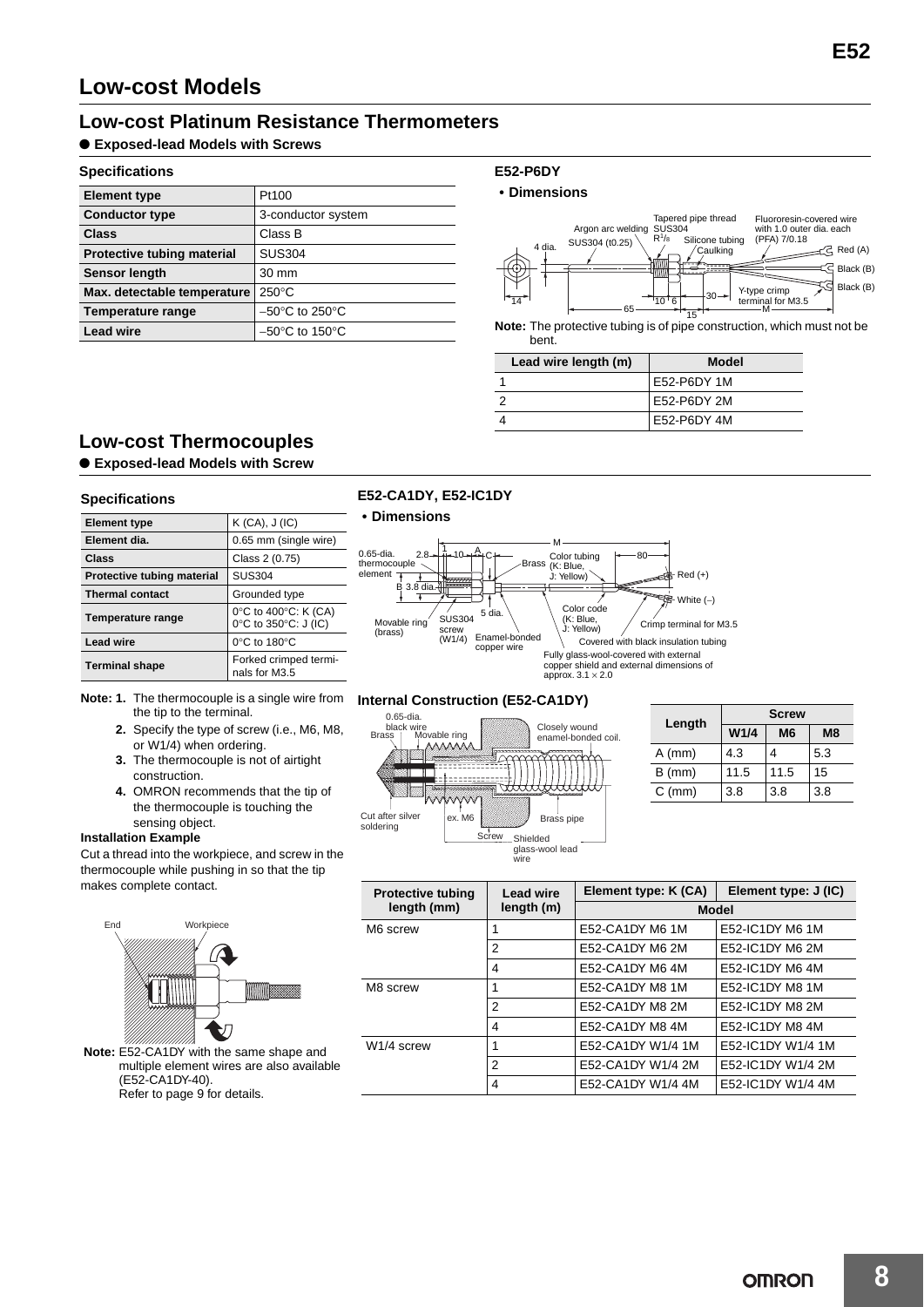# **Exclusive Models**

# **Thermocouples**

# ● **Exposed-lead Models with Screws (Silicone-covered Lead Wires)**

#### **Specifications**

| <b>Element type</b>    | $K$ (CA)                                |
|------------------------|-----------------------------------------|
| <b>Class</b>           | Class 2 (0.75)                          |
| <b>Screw material</b>  | <b>SUS304</b>                           |
| <b>Thermal contact</b> | Grounded type                           |
| Temperature range      | $0^{\circ}$ C to 300 $^{\circ}$ C       |
| <b>Lead wire</b>       | Silicone-covered (0.1/30): 0°C to 150°C |
| <b>Terminal shape</b>  | Forked crimped terminals for M3.5       |

**Note:** Refer to the installation example for the E52-CA1DY.

# **E52-CA1DY-40**

#### **Dimensions**



| Model              | <b>Screw pitch</b> | Lead wire length (m) |
|--------------------|--------------------|----------------------|
| E52-CA1DY-40 M6 1M | M6                 |                      |
| E52-CA1DY-40 M6 2M | M6.                | ◠                    |
| E52-CA1DY-40 M6 4M | M6.                | 4                    |

#### ● **Thermocouples with Crimp Terminals**

#### **Specifications**

| <b>Element type</b>     | $K$ (CA), J (IC)                  |
|-------------------------|-----------------------------------|
| <b>Element diameter</b> | 0.65 mm (single wire)             |
| <b>Class</b>            | Class 2 (0.75)                    |
| <b>Thermal contact</b>  | Grounded type                     |
| Temperature range       | $0^{\circ}$ C to 300 $^{\circ}$ C |
| <b>Lead wire</b>        | $0^{\circ}$ C to 150 $^{\circ}$ C |
| <b>Terminal shape</b>   | Forked crimped terminals for M3.5 |

**Note:** The E52-CA1GTY is also available with double elements. Refer to page 9 for details.

# **E52-CA1GTY, E52-IC1GTY**

#### **• Dimensions**



## ● **Thermocouples with Crimp Terminals (Silicone-covered Lead Wires)**

| <b>Element type</b>    | $K$ (CA)                          |
|------------------------|-----------------------------------|
| <b>Class</b>           | Class 2 (0.75)                    |
| <b>Thermal contact</b> | Grounded type                     |
| Temperature range      | $0^{\circ}$ C to 200 $^{\circ}$ C |
| <b>Lead wire</b>       | Silicone-covered: 0°C to 150°C    |
| <b>Terminal shape</b>  | Forked crimped terminals for M3.5 |

#### **Specifications E52-CA1GTY-14**

#### **Dimensions**



Lead wire length (M): 1 or 2 m

| <b>Model</b>     | Lead wire length (m) |
|------------------|----------------------|
| E52-CA1GTY-14 1M |                      |
| E52-CA1GTY-14 2M |                      |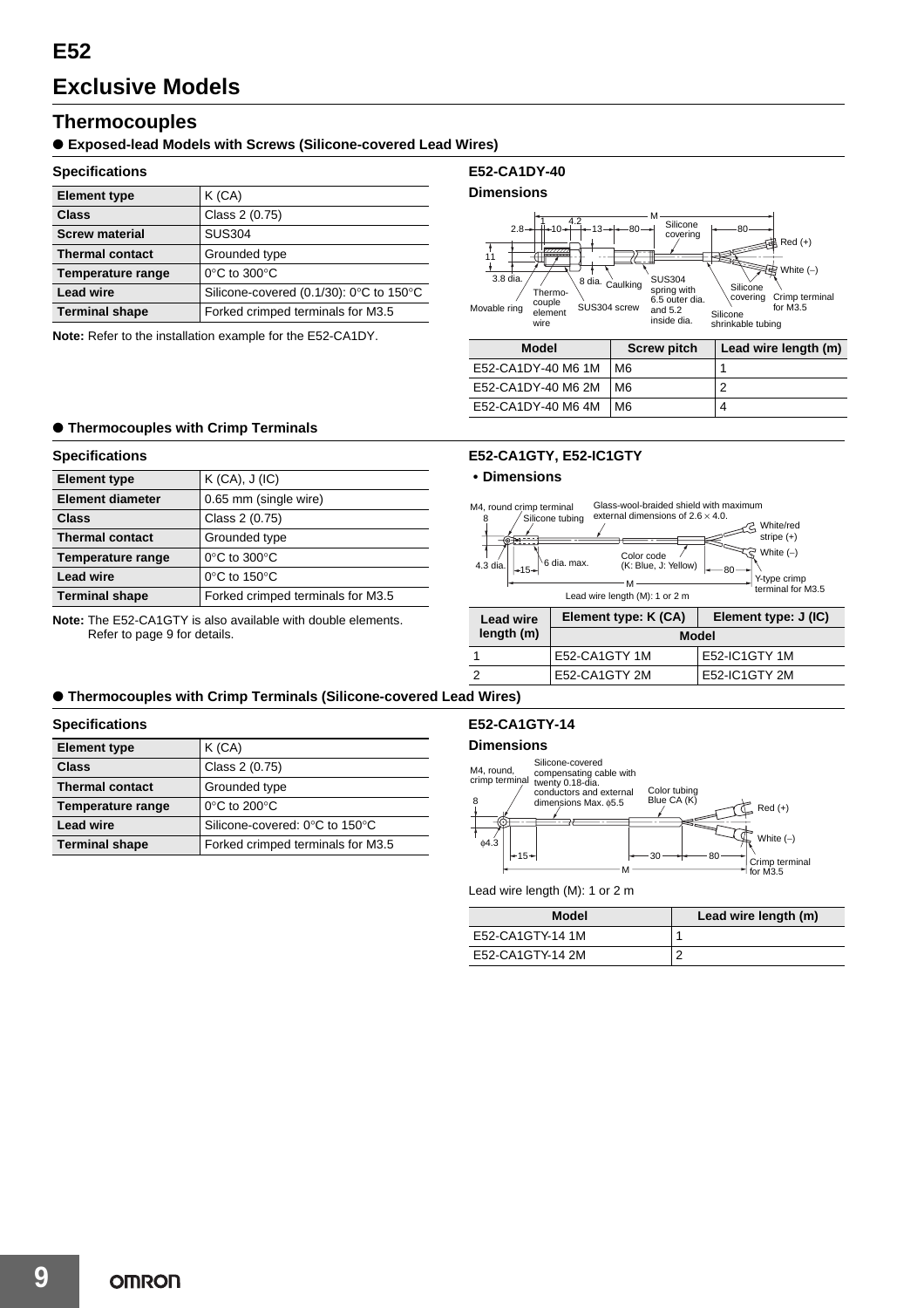**E52**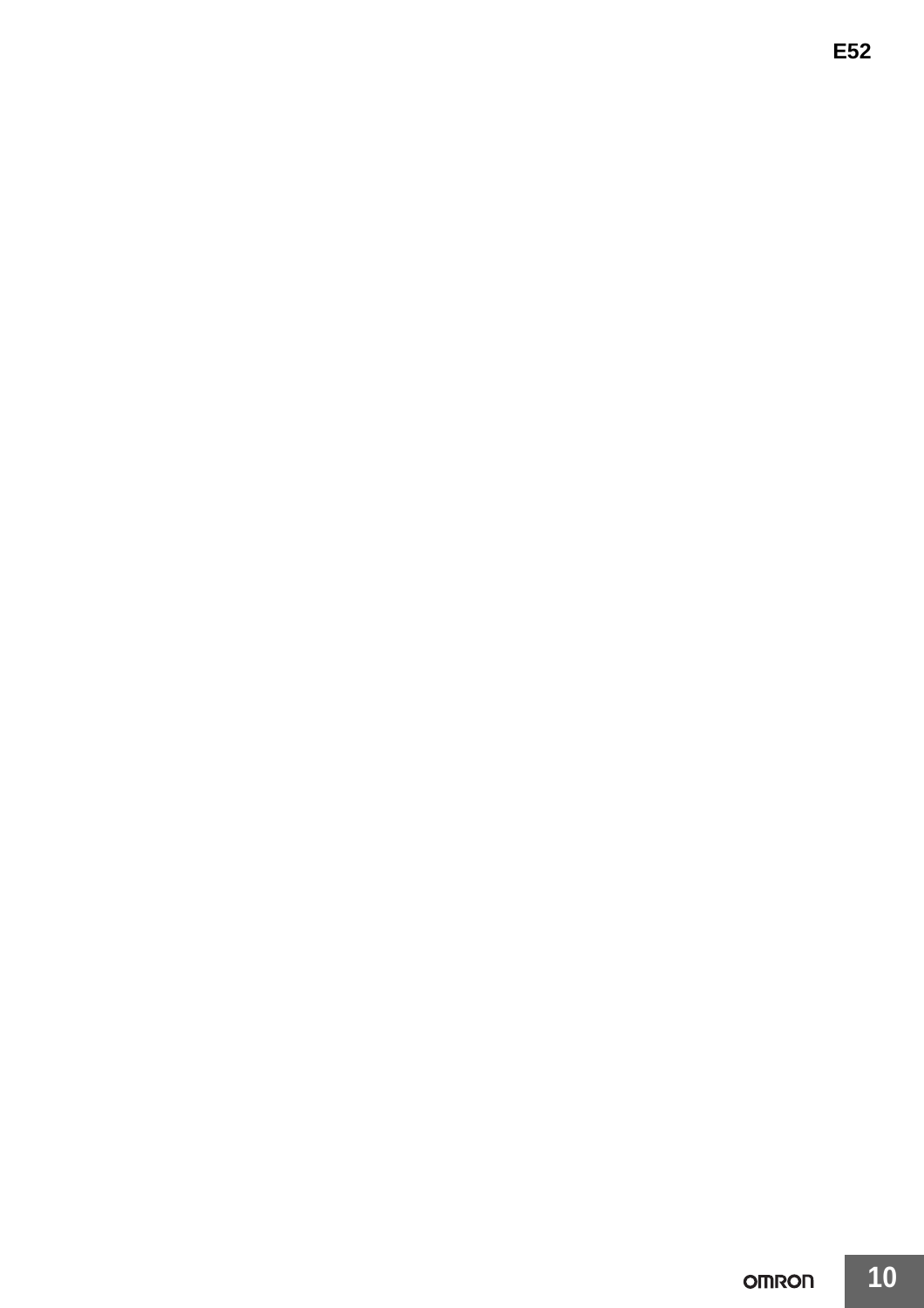# **Read and Understand this Catalog**

Please read and understand this catalog before purchasing the product. Please consult your OMRON representative if you have any questions or comments.

# **Warranty and Limitations of Liability**

# **WARRANTY**

OMRON's exclusive warranty is that the products are free from defects in materials and workmanship for a period of one year (or other period if specified) from date of sale by OMRON.

OMRON MAKES NO WARRANTY OR REPRESENTATION, EXPRESS OR IMPLIED, REGARDING NON-INFRINGEMENT, MERCHANTABILITY, OR FITNESS FOR PARTICULAR PURPOSE OF THE PRODUCTS. ANY BUYER OR USER ACKNOWLEDGES THAT THE BUYER OR USER ALONE HAS DETERMINED THAT THE PRODUCTS WILL SUITABLY MEET THE REQUIREMENTS OF THEIR INTENDED USE. OMRON DISCLAIMS ALL OTHER WARRANTIES, EXPRESS OR IMPLIED.

### **LIMITATIONS OF LIABILITY**

OMRON SHALL NOT BE RESPONSIBLE FOR SPECIAL, INDIRECT, OR CONSEQUENTIAL DAMAGES, LOSS OF PROFITS OR COMMERCIAL LOSS IN ANY WAY CONNECTED WITH THE PRODUCTS, WHETHER SUCH CLAIM IS BASED ON CONTRACT, WARRANTY, NEGLIGENCE, OR STRICT LIABILITY.

In no event shall the responsibility of OMRON for any act exceed the individual price of the product on which liability is asserted.

IN NO EVENT SHALL OMRON BE RESPONSIBLE FOR WARRANTY, REPAIR, OR OTHER CLAIMS REGARDING THE PRODUCTS UNLESS OMRON'S ANALYSIS CONFIRMS THAT THE PRODUCTS WERE PROPERLY HANDLED, STORED, INSTALLED, AND MAINTAINED AND NOT SUBJECT TO CONTAMINATION, ABUSE, MISUSE, OR INAPPROPRIATE MODIFICATION OR REPAIR.

# **Application Considerations**

## **SUITABILITY FOR USE**

OMRON shall not be responsible for conformity with any standards, codes, or regulations that apply to the combination of the product in the customer's application or use of the product.

Take all necessary steps to determine the suitability of the product for the systems, machines, and equipment with which it will be used.

Know and observe all prohibitions of use applicable to this product.

NEVER USE THE PRODUCT FOR AN APPLICATION INVOLVING SERIOUS RISK TO LIFE OR PROPERTY WITHOUT ENSURING THAT THE SYSTEM AS A WHOLE HAS BEEN DESIGNED TO ADDRESS THE RISKS, AND THAT THE OMRON PRODUCT IS PROPERLY RATED AND INSTALLED FOR THE INTENDED USE WITHIN THE OVERALL EQUIPMENT OR **SYSTEM** 

## **PROGRAMMABLE PRODUCTS**

OMRON shall not be responsible for the user's programming of a programmable product, or any consequence thereof.

# **Disclaimers**

### **CHANGE IN SPECIFICATIONS**

Product specifications and accessories may be changed at any time based on improvements and other reasons. Consult with your OMRON representative at any time to confirm actual specifications of purchased product.

## **DIMENSIONS AND WEIGHTS**

Dimensions and weights are nominal and are not to be used for manufacturing purposes, even when tolerances are shown.

## **PERFORMANCE DATA**

Performance data given in this catalog is provided as a guide for the user in determining suitability and does not constitute a warranty. It may represent the result of OMRON's test conditions, and the users must correlate it to actual application requirements. Actual performance is subject to the OMRON Warranty and Limitations of Liability.